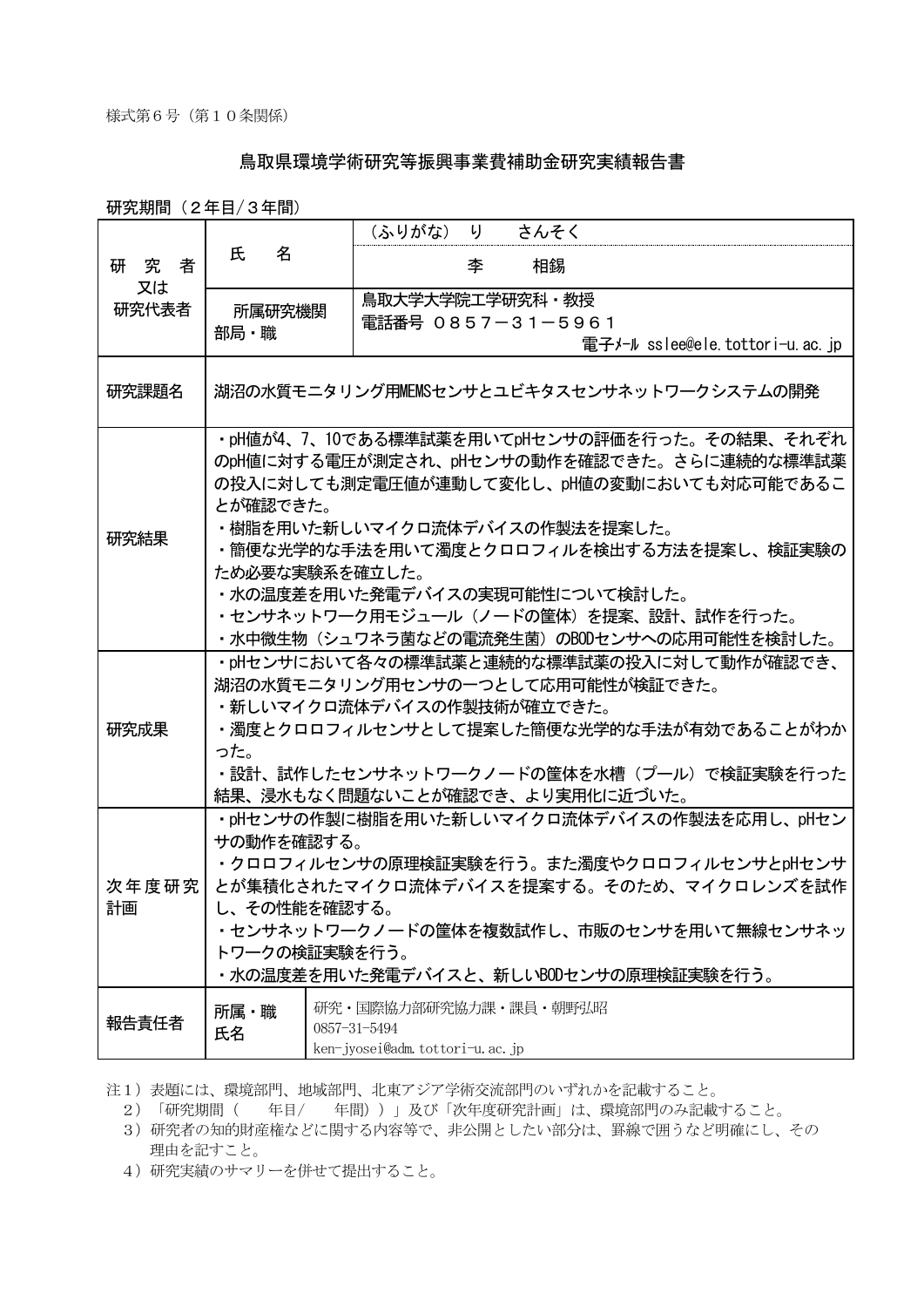# Turbidity Monitoring of Lake Water by Transmittance Measuresment with a Simple Optical Setup

Ryohei Komiyama, Tomoaki Kageyama, Masashi Miura, Hidetoshi Miyashita and Sang-Seok Lee Graduate School of Engineering

Tottori University Tottori, Japan sslee@ele.tottori-u.ac.jp

*Abstract***—We are developing a wireless sensor network system for the lake water quality monitoring, which consists of sensor module, wireless transceiver module, control IC's and power module. In the sensor module, sensors to monitor the water quality such as pH sensor, turbidity sensor, chlorophyll concentration sensor and dissolved oxygen concentration sensor, will be integrated as a microfluidic device. The power module of a sensor node of the wireless sensor network system will be implemented with solar cells and thermoelectric effect based energy harvesting devices utilizing temperature difference between the surface and the bottom water layer. In this paper, we report the feasibility study results of a turbidity sensor that will be integrated into the sensor module for the lake water quality monitoring. Our turbidity sensor has been achieved by a simple optical setup, which consists of LED and photodiode. The turbidity is determined by measuring the transmittance of scattered LED light by the particles in the water sample. As a result of experiments with the lake water sample, we could verify that our simple optical measurement setup can be a useful tool in turbidity sensing.**

### *Keywords—water quality monitoring; turbidity; optical setup*

#### I. INTRODUCTION

In these days, environmental monitoring system is an important research and development topic in terms of the preservation of environmental systems [1-6]. The targets of the environment monitoring system are very wide. For instance, it will be air pollution, soil pollution, water pollution, noise pollution, radiation pollution and so on. Especially, we focus on water pollution monitoring in this paper, which is one of important issues in worldwide because the water quality monitoring is closely related to the quality of drinking water, and water for fishery and agriculture. In typical water quality monitoring systems, physical and chemical quantities, such as pH, turbidity, dissolved oxygen concentration, chlorophyll concentration, temperature and so on, have been monitored.

However, a commercially available conventional water quality monitoring system has generally high cost and large size. The high cost of the monitoring systems prevents real time and continuous monitoring of a large area. In other words, the sufficient numbers of water quality monitoring system are not able to be established in the large natural resources like the

lake due to the high cost of monitoring system. It also causes low monitoring accuracy.

In order to obtain a low cost water quality monitoring system, we have proposed a wireless sensor network system for the high accuracy water quality monitoring. Our wireless sensor network system consists of sensor module, wireless transceiver module, control IC's for sensors, communication and power management, and power module. In the sensor module, various sensors to monitor water quality such as pH sensor, turbidity sensor, chlorophyll concentration sensor and dissolved oxygen concentration sensor will be integrated as a microfluidic device. Among those sensors, we have developed a pH sensor. Our pH sensor measures pH with three electrodes which are working, counter and reference electrode. We have integrated three electrodes into the microfluidic channel even including reference electrode. It can be applicable to not only water quality monitoring but also other fields like nanoparticle synthesis monitoring [7]. Moreover, we are developing a turbidity sensor, which measures the turbidity by measuring the transmittance of scattered light by the particles in the water sample. In this paper, we report the feasibility study results of the turbidity sensor implemented with a simple optical setup.

#### II. EXPERIMENT

#### *A. Optical Setup for Turbidity Sensing*

In order to detect turbidity rapidly and accurately, we adopted optical detection method. A schematic view of our optical measurement setup for the turbidity detection is shown in Fig. 1. The optical measurement setup consists of LED light source, photodiode and socket. The turbidity is obtained by measuring photovoltage of photodiode, which is correlated to the transmittance of scattered LED light by particles in water sample. In other words, the higher turbidity is, the larger photovoltage is due to higher scattering by many small particles. The experiment is performed in the dark box to prevent the effect of environmental light exposure. The measurement optical setup shown in Fig. 1 is for verification of the turbidity sensing principle, and the LED light source and photodiode will be integrated into the microfluidic device based pH sensor. Furthermore, in near future, we are going to implement them by thin film layers, which give more compact sized sensor module for water quality monitoring. In Fig. 2,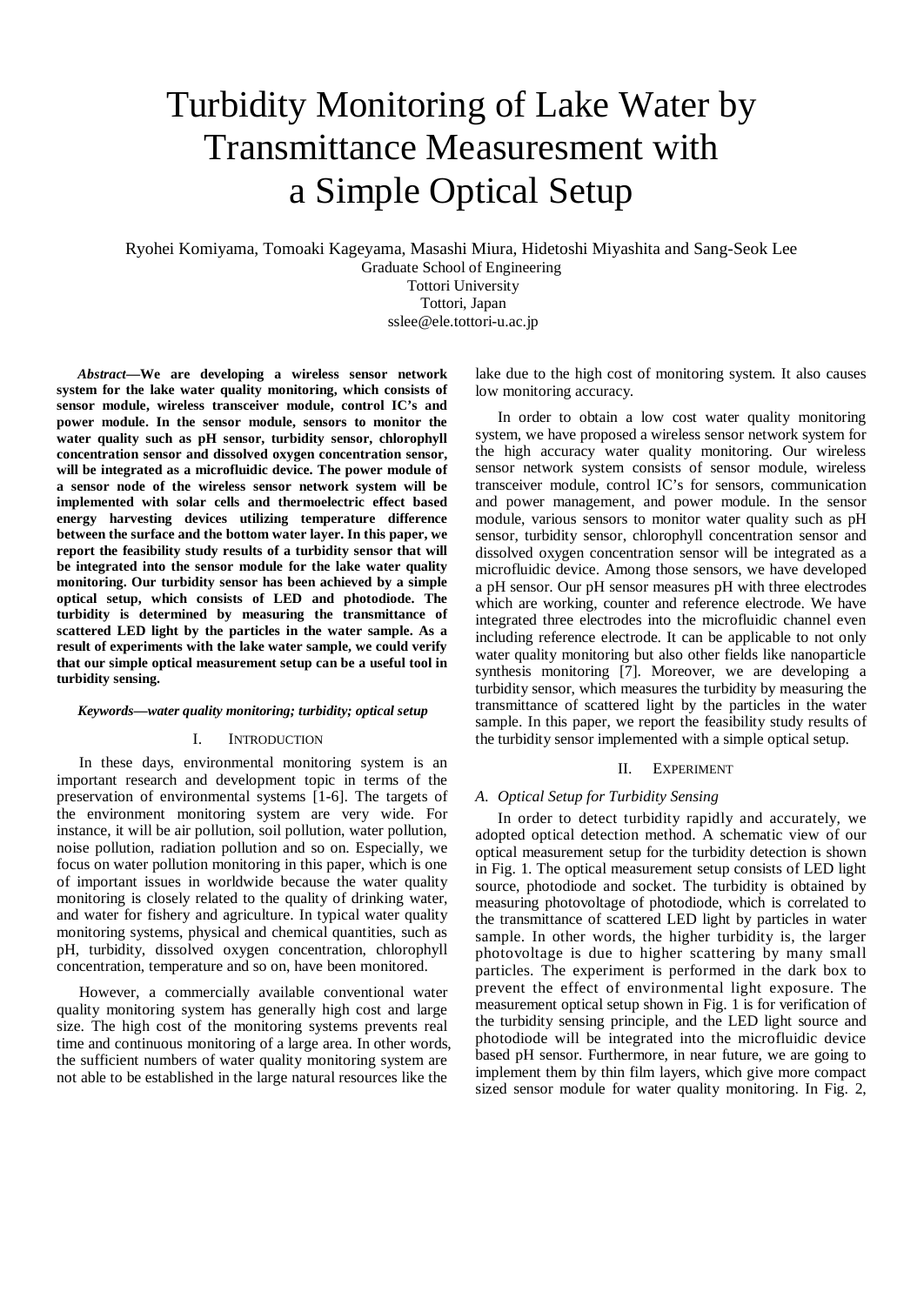

Fig. 1. Schematic view of our optical measurement setup.



Fig. 2. Photograph of our optical measurement setup.

the photographs of optical measurement setup are shown. In the measurement setup, a blue LED (OSUB5111A-ST, OptoSupply) is used for the light source, whose central wavelength is 470 nm. The photodiode (S7183, Hamamatsu Photonics) for the scattered light detection has sensitivity range from 300 to 1000 nm. The socket to fix the light source, photodiode and water sample is fabricated by 3D printing technique. When we measured the turbidity with the measurement setup shown in Fig. 2, it was put into the dark box likely shown in Fig. 1. The equivalent circuit diagram of the measurement setup is shown in Fig. 3. The power supply voltage (Vcc), current control resistor (R1) for LED, and bias resistor (R2) for photovoltage measurement are 5 V, 0.984 kΩ, and 9.89 k $\Omega$ , respectively.

#### *B. Turbidity Mesurments*

In order to confirm the feasibility of our optical measurement setup before performing integration of turbidity sensor into microfluidic based pH sensor, we have performed experiments with the lake water samples.

Before the measurement, first of all, we have calibrated the turbidity sensor with standard solutions to clarify the correlation between the turbidity and the photovoltage.



Fig. 3. The equivalent circuit diagram of our experiment setup.

In international standard ISO 7027 for measuring turbidity by the scattered light method, formazine solution is recommended for the turbidity standard solution. However the formazine is difficult to handle because the formazine hydrazine sulfate is necessary during synthesis process that is carcinogenic agent.

On the other hand, kaolin is prevalently utilized as a turbidity standard solution for a long time. Since kaolin is clay mineral, it is completely free of anything harmful, easy to handle and low cost material. However, kaolin solution is easy to settle down. It causes a problem that the turbidity is varied during the measurement. In order to resolve the problem, the styrene microbeads are proposed as the turbidity standard solution. However, the styrene microbeads turbidity standard solution is much expensive than other turbidity standard solutions.

In the calibration, firstly we utilized 100 NTU (Nephelometric Turbidity Unit) styrene microbeads standard solution as the reference. Furthermore, in order to obtain accurate calibration curve, we also calibrated with 100 NTU kaolin standard solution and the calibration result was compared with that by the 100 NTU styrene microbeads standard solution. After the confirmation of calibration results with 100 NTU two different standard solutions, we established calibration curve with kaolin standard solutions having various NTU values. The calibration result is shown in Fig. 4. We measured photovolatages 4 times for each kaolin standard solution and the mean values are shown in Fig. 4. We were able to confirm the high linearity in case of under the 80 NTU, which is sufficient to measure the turbidity for usual lake water.

Next, we performed the measurement with the water of the Lake Koyama. The Lake Koyama is a brackish lake and located nearby our university campus at Tottori prefecture in Japan. The Lake Koyama has an area of about  $7 \text{ km}^2$  and its maximum water depth is 6.5 m. The location of the Lake Koyama and sampling places in it are indicated in Fig. 5. We measured the turbidity of 9 places. Among them, the sampling places No. 2 and No. 3 are near the inlets and the place No. 8 is near the outlet for the lake water.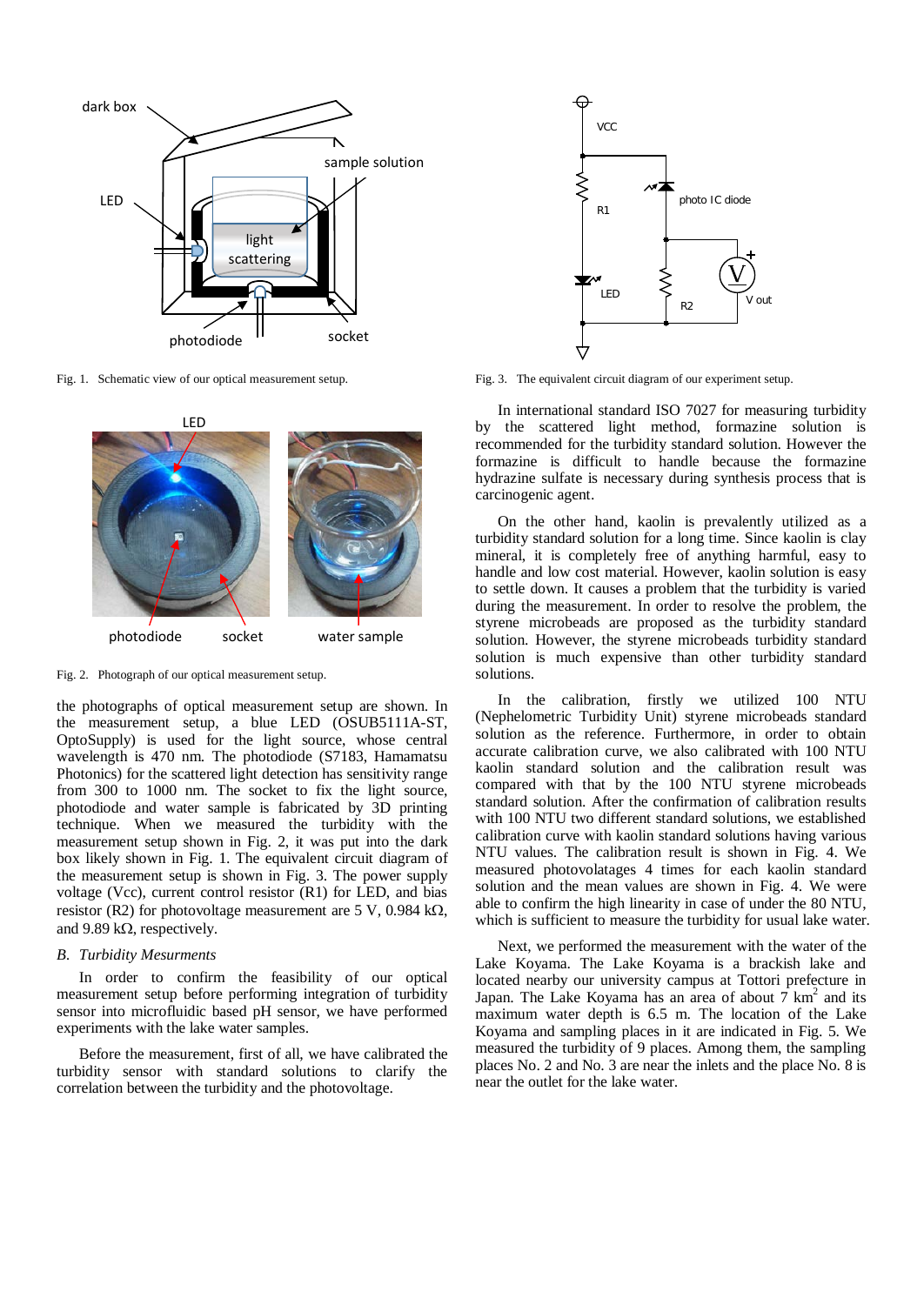

Fig. 4. The calibration curve of our turbidity sensor for kaolin standard solutions



(http://maps.gsi.go.jp/#15/35.509453/134.150748)

Fig. 5. Sampling points of the Lake Koyama.

Fig. 6 shows the photographs of the sampling places of No. 1 to No. 3 and water samples at those places. The water samples were obtained from the lakesides at each sampling point on January 2015. At each sampling point, the lake water was clear when inspected by the naked eyes. Moreover, we could not distinguish the turbidity of each water sample by the naked eyes.

The water samples were set into the socket in the laboratory as shown in Fig. 1 and Fig. 2. In the turbidity measurement, we







Fig. 6. The photographs of (a), (c) and (e) show the sampling pleces in the Lake Koyama of No.1, No. 2 and No. 3 in Fig. 5, respectively. Moreover, the photorgraphs of (b), (d) and (f) show the water samples obtained at the places of No. 1, No. 2 and No. 3 in Fig. 5, respectively.

measured 10 samples in total, which are 9 water samples obtained from the Lake Koyama and 1 purified water sample for comparison. The turbidity measurement results are summarized in Fig. 7, which calibrated by the results shown in Fig. 4.

By the turbidity measurement with our simple optical setup, we were able to distinguish clearly the turbidity of the water samples although they were seen similarly by the naked eyes.